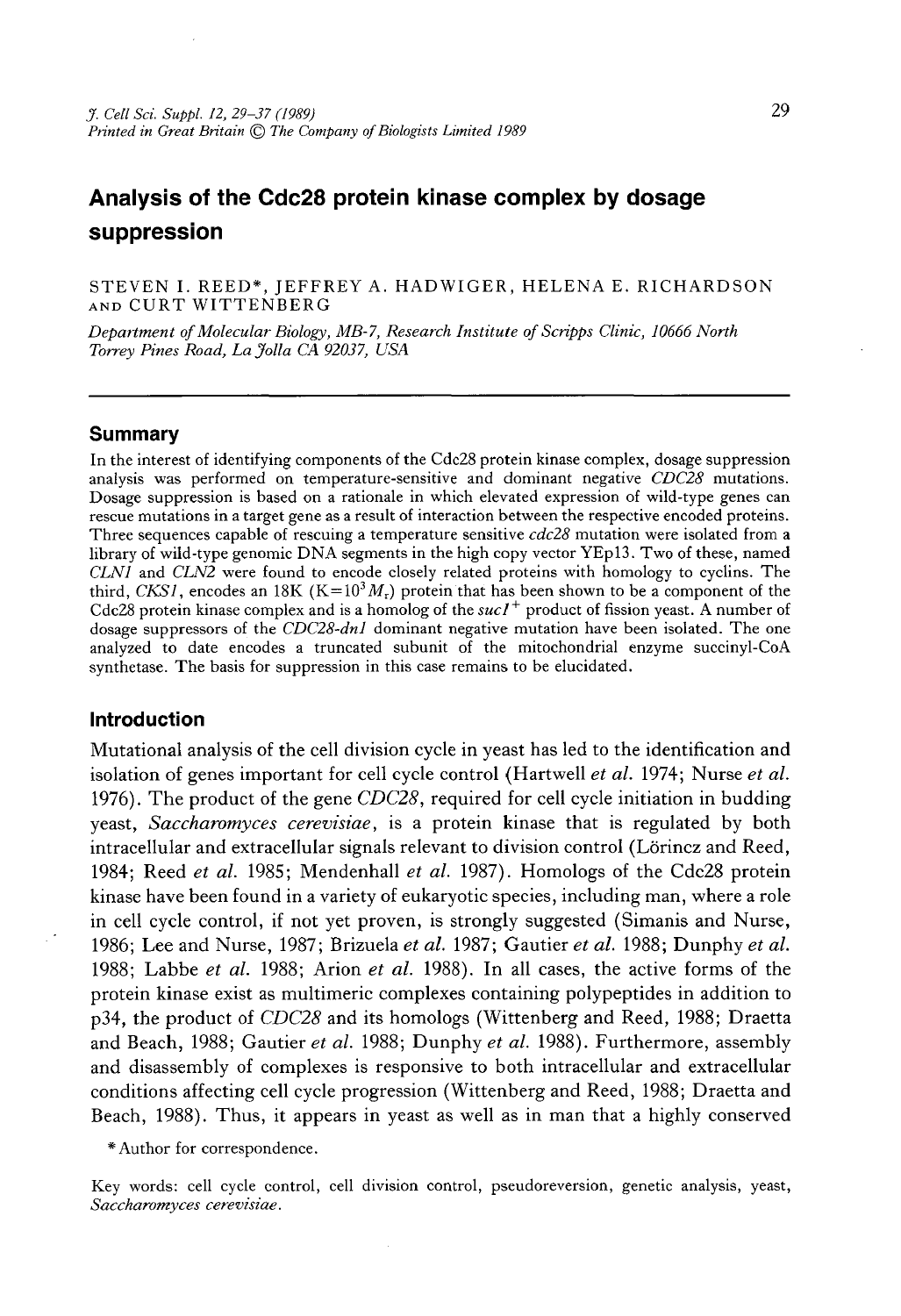protein kinase central to cell cycle control is regulated, at least in part, at the level of assembly and disassembly of a multiprotein complex. The goal of the work described here is to use genetic methods to identify other components of the Cdc28 protein kinase complex in *S. cerevisiae.* It is assumed, due to the structural and functional homology observed between the Cdc28 protein kinase and its homologs across species lines, that the compositions and dynamics of the active complexes will be highly conserved.

# **Materials and methods**

### *Isolation of dosage suppressors*

Isolation of dosage suppressors of temperature-sensitive *cdc28* mutations was as described by Hadwiger *et al.* (1989a,*b).* A library of yeast wild-type DNA segments in the multicopy vector YEpl3 (Broach *et al.* 1979; Nasmyth and Tatchell, 1980) was transformed by the spheroplast method (Hinnen *et al.* 1978) into strain JF210-92 carrying the ts (temperature-sensitive) mutation *cdc28-4* (Reed, 1980). Based on restriction analysis and hybridization analysis, three different sequences, in addition to the *CDC28* gene itself, were able to rescue the *cdc28-4* ts mutation as well as two other alleles tested, *cdc28-9* and *cdc28-13.*

Dosage suppressors of mutation *CDC28-dnl* (Mendenhall *et al.* 1988) were isolated by transforming strain MDMY358 (Mendenhall *et al.* 1988) containing the dominant negative gene under control of the glucose-repressible/galactose-inducible *GAL1* promoter with the same library in YEpl3. Transformant colonies were initially grown on medium containing glucose and then replica-plated to medium containing galactose. Plasmids which permitted growth on galactose were analyzed.

### *Subcloning and sequence analysis*

Subcloning of suppressor sequences was performed by isolating progressively smaller restriction fragments from the initial clones and reinserting them in multicopy yeast plasmids for rescreening. Suppressor coding regions were localized by insertional mutagenesis of subcloned sequences. Restriction fragments containing selectable yeast markers were inserted into convenient restriction sites within subcloned sequences and loss of suppression scored. These insertion sites then served as starting points for DNA sequence analysis. Phagemid vectors (Pharmacia) and the dideoxy method of Sanger *et al.* (1978) were employed. Protein sequence comparisons and data base screens were performed using programs and facilities available through BIONET.

# *Chromosomal insertional mutations (disruptions)*

Chromosomal gene disruptions were performed using insertionally-mutated coding regions generated as described above. One-step gene replacement (Rothstein, 1983) allowed replacement of one wild-type allele of a diploid with the insertionally mutated sequence to form a heterozygote. After confirmation by Southern blot (Southern, 1975), heterozygous diploids were sporulated and subjected to tetrad analysis (Mortimer and Hawthorne, 1969) in order to assess the phenotype of disruption.

# **Results and discussion**

#### *Dosage suppressors of* cdc28 *mutants*

Three different non*-CDC28* sequences capable of rescuing the *cdc28-4* temperaturesensitive mutation were isolated from a yeast genomic library based on the multicopy vector, YEpl3 (Broach *et al.* 1979; Nasmyth and Tatchell, 1980). These were initially designated *PSC1*, *PSC2* and *PSC3* for Plasmid Suppressor of *cdc28.* All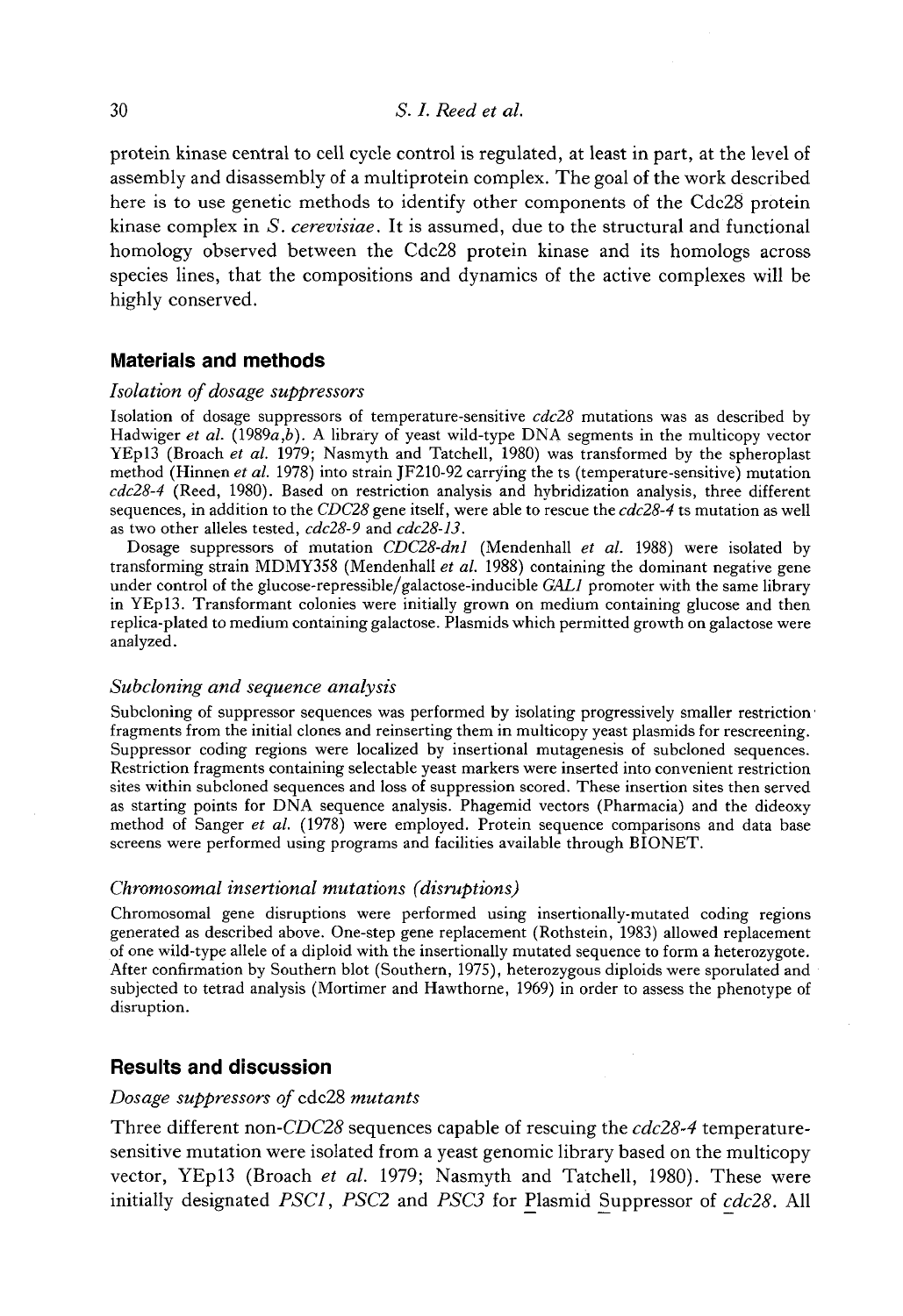three suppressors raised the restrictive temperature of mutant cells approximately 2°C. None was, however, capable of rescuing a null allele of *cdc28,* indicating that suppression does not occur by bypassing the *CDC28* function.

A number of dosage suppressors of the dominant negative allele *CDC28-dnl* were isolated (Mendenhall *et al.* 1988). One of these, designated *PSC4,* has been subjected to further study. *PSC4* was found to be distinct from *PSC1*, *PSC2* and *PSC3* and was incapable of rescuing temperature-sensitive mutations. Conversely, *PSC1*, *PSC2* and *PSC3* were incapable of rescuing the dominant negative *CDC28 dnl* mutation.

# *Subcloning and sequencing of dosage suppressors*

Suppressing sequences were subcloned from plasmid inserts to smaller restriction fragments. Internal restriction sites were then used as points for insertional mutation by inserting selectable marker genes. Such constructs were scored for loss of ability to suppress in order to assess whether the suppressor coding region had been interrupted. DNA sequence analysis was then performed bidirectionally from this point of insertion. In each case an open reading frame was found to flank the point of insertion, consistent with the results of the mutational analysis. The open reading frames corresponding to *PSC1* and *PSC2* were found to encode polypeptides of 546 and 545 amino acids, respectively. That corresponding to *PSC3* encodes a polypeptide of 150 amino acids. For reasons that will be discussed below, it was impossible to determine the precise number of amino acids contained in the protein encoded by *PSC4.*

When compared to each other, the predicted products of *PSC1* and *PSC2* were found to be highly homologous at the level of primary structure (Fig. 1). Over the entire sequences, a 57 % identity was found. However, the predicted proteins were considerably more highly conserved in their amino terminal 50%, with amino acid identities found at 72 *%* of the positions. This high degree of homology suggests that Pscl and Psc2 have similar, if not identical, functions. When these sequences were compared to the data bases of known and predicted protein sequences, homology was found to a family of proteins known as cyclins. Cyclins were originally discovered in the oocytes and embryos of marine invertebrates, where they undergo dramatic fluctuations in level as a function of progression through the cell cycle (Evans *et al.* 1983; Rosenthal *et al.* 1980). It has been proposed that cyclins are rate-limiting regulators of cell cycle events based on their kinetics of accumulation and degradation and on the ability of injected cyclin mRNA to cause *Xenopus* oocytes arrested in meiotic prophase to undergo maturation (Swensen *et al.* 1986). The isolation, therefore, of genes encoding cyclin-like proteins as suppressors of *cdc28* mutations is not surprising in light of the role of the Cdc28 protein kinase in control of cell cycle progression in yeast. Because of the homology to cyclins, *PSC1* and *PSC2* were renamed *CLN1* and *CLN2,* respectively. In fact, the homology is limited to approximately 150 amino acids, sometimes referred to as the 'cyclin box', since it is the only conserved region when comparing diverse cyclins. A comparison of the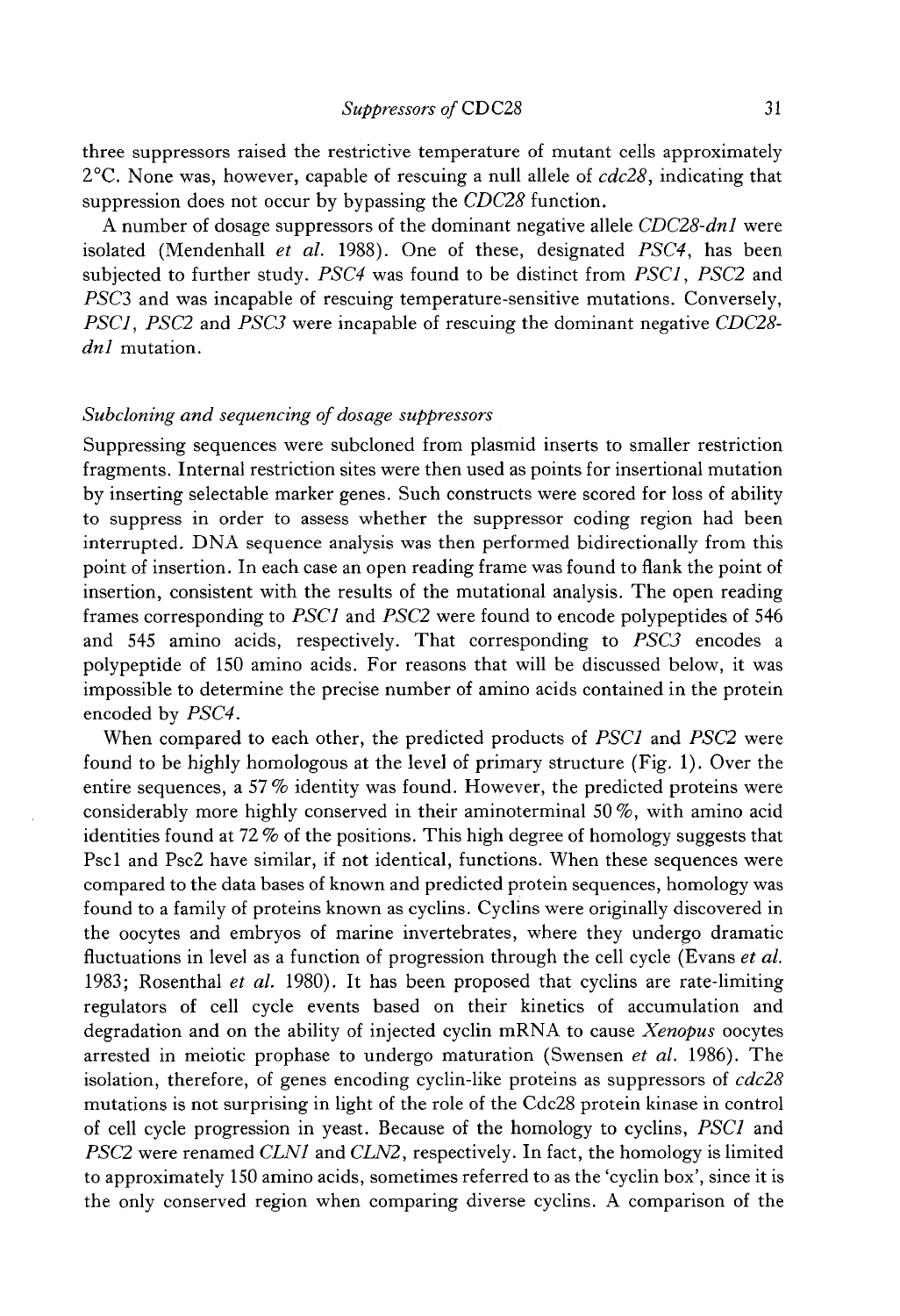| 32               | S. I. Reed et al.                                                                                                                                                                                                                                                                                                                 |
|------------------|-----------------------------------------------------------------------------------------------------------------------------------------------------------------------------------------------------------------------------------------------------------------------------------------------------------------------------------|
| <b>CLN1</b>      | MNHSEVKTGLIVTAKQTYYPIELSNAELLTHYETIQEYHEEISQNVLVQSSKTKPDIKLIDQQPEMNPHQTREAIVTFLYQLSV<br><u> A L'ANNIN ANN AN 1989 AN 1989 AN 1989 AN 1989 AN 1989 AN 1989 AN 1989 AN 1989 AN 1989 AN 1989 AN 1989 AN 1989 AN 1989 AN 1989 AN 1989 AN 1989 AN 1989 AN 1989 AN 1989 AN 1989 AN 1989 AN 1989 AN 1989 AN 1989 AN 1989 AN 198</u><br>Ħ |
| CLN <sub>2</sub> | MASAEPRPRMGLVINAKPDYYPIELSNAELLSHFEMLQEYHQEISTNVIAQSCKFKPNPKLIDQQPEMNPVETRSNIITFLFELSV                                                                                                                                                                                                                                            |
| CLN1             | MTRVSNGIFFHAVRFYDRYCSKRVVLKDQAKLVVGTCLWLAAKTWGGCNHIINNVSIPTGGRFYGPNPRARIPRLSELVHYCGGSD                                                                                                                                                                                                                                            |
| CLN <sub>2</sub> | VTRVTNGIFFHSVRLYDRYCSKRIVLRDQAKLVVATCLWLAAKTWGGCNHIINNVVIPTGGRFYGPNPRARIPRLSELVHYCGDGQ                                                                                                                                                                                                                                            |
| CLN1             | LFDESMFIQMERHILDTLNWDVYEPMINDYILNVDENCLIQYELYKNQLQNNNSNGKEWSCKRKSQSSDDSDATVEEHISRSPQSS                                                                                                                                                                                                                                            |
| CLN <sub>2</sub> | TO OTHER TELEVISION OF THE CONTRACTOR CONTRACTOR CONTRACTOR CONTRACTOR CONTRACTOR CONTRACTOR CONTRACTOR CONTRACTOR<br>$\mathbf{I}$ and $\mathbf{I}$ and $\mathbf{I}$ and $\mathbf{I}$<br>1 I<br>VFDESMFLQMERHILDTLNWNIYEPMINDYVLNVDENCLMQYELYENQVTYD KQCSEKRQSQLSQDSDATVDE<br><b>RPYQ</b>                                         |
| CLN1             | GLDGDTTTMDEDEELNSKIKLINLKRFLIDLSCWQYNLLKFELYEICNGMFSIINKFTNQDQGPFLSMPIGNDINSNTQTQVFSII                                                                                                                                                                                                                                            |
| <b>CLN2</b>      | ł<br>NEEEEEEDLKLKIKLINLKKFLIDVSAWQYDLLRYELFEVSHGIFSIINQFTNQDHGPFLMTPMTSESKNGEI<br><b>LSTL</b>                                                                                                                                                                                                                                     |
| CLN1             | INGIVNSPPSLVEVYKEQYGIVPFILQVKDYNLELQKKLQLASTIDLTRKIAVNSRYFDQNASSSSVSSPSTYSSGTNYTPMRNFS                                                                                                                                                                                                                                            |
| CLN <sub>2</sub> | 11111 H<br>THIL 1<br>MNGIVSIPNSLMEVYKTVNGVLPFINQVKEYHLDLQRKLQIASNLNISRKLT ISTCLNSFENSNSTSIPSPASSSQSHTPMRNMS                                                                                                                                                                                                                       |
| CLN1             | AQSDNSVFSTTNIDHSSPITPHMYTFNQFKNESACDSAISVSSLPNQTQNGNMPLSSNYQNMM<br><b>LEERNKENRIP</b>                                                                                                                                                                                                                                             |
| CLN <sub>2</sub> | 1111111<br>SLSDNSVFS RNMEQSSPITPSMYQFGQQQSNSICGSTVSVNSLVN TNNKQRIYEQITGPNSNNATNDYIDLLNLNESNKENQNP                                                                                                                                                                                                                                 |
| <b>CLN1</b>      | <b>NSSSAEIPORAKFMTSGIFON</b><br><b>TGELTNRASSISLSLRNHNSSQL</b><br>$\mathbf{H}$                                                                                                                                                                                                                                                    |
| CLN <sub>2</sub> | 11 I<br>П<br>- 11<br>AT AHYLNGGPPKTSFINHGMFPSPTGTINSGKSSSASSLISFGMGNTQVI                                                                                                                                                                                                                                                          |

Fig. 1. Comparison of the predicted products of CLN1 and CLN2. The proteins predicted from DNA sequence analysis of CLNI and CLN2 were aligned for maximal homology. The vertical bars indicate amino acid identities.

cyclin box region of Cln1 with that of Cyclin A from clam (Swensen et al. 1986) is shown in Fig. 2.

The polypeptide predicted by the DNA sequence of *PSC3* showed strong homology with the  $suc1<sup>+</sup>$  product of fission yeast *Schizosaccharomyces* pombe (Hayles et al. 1986; Hindley et al. 1987; Fig. 3). Alignment of the two sequences gives identities at 67% of amino acid positions. The PSC3 product is extended at the carboxyterminus to give a molecular weight of approximately 18K ( $K = 10<sup>3</sup>M_r$ ) rather than 13K, the predicted molecular weight for the  $suc1^+$  product (Hadwiger et al. 1989a). Interestingly, the sucl<sup>+</sup> gene was isolated as a dosage suppressor of mutations in the  $cdc2$  gene, the S. pombe homolog of CDC28. As is the case with the  $suc1<sup>+</sup>$  gene product and the cdc2 protein kinase of S. pombe (Brizuela et al. 1987), the PSC3 gene product was shown to be a component of the active Cdc28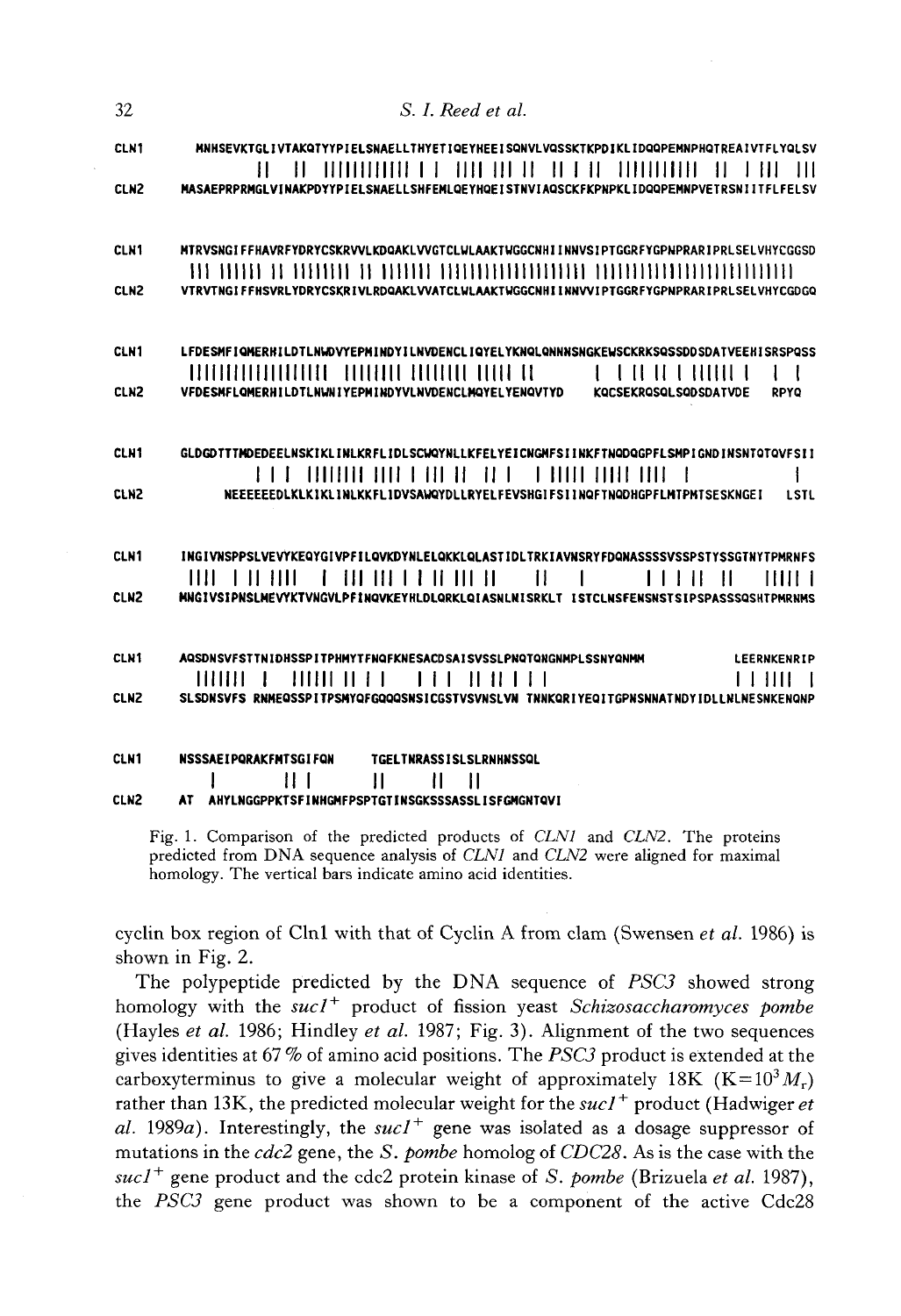|          | 12 VTAKQTYYPIELSNAELLTHYETIQEYHEEISQNVLVQSSKTKPDIKLID                                                                                                                                                                                                                                                                                                                                                                                                                                                     |
|----------|-----------------------------------------------------------------------------------------------------------------------------------------------------------------------------------------------------------------------------------------------------------------------------------------------------------------------------------------------------------------------------------------------------------------------------------------------------------------------------------------------------------|
|          |                                                                                                                                                                                                                                                                                                                                                                                                                                                                                                           |
|          | CYCA 138 ESPMILDLPEEEKPLDREAVILTVPEYEEDIYNYLRQAEMKNRAKPGYMK                                                                                                                                                                                                                                                                                                                                                                                                                                               |
|          |                                                                                                                                                                                                                                                                                                                                                                                                                                                                                                           |
| CI N1    | <b>QQPEMNPHOTREAIVTFLYQLSVMTRVSNGIFFHAVRFYDRYCSKRVVLK</b>                                                                                                                                                                                                                                                                                                                                                                                                                                                 |
|          | $\begin{tabular}{c} H \small I \end{tabular} \begin{tabular}{c} \multicolumn{2}{c}{{\color{blue} \textbf{1}}}\\ \multicolumn{2}{c}{{\color{blue} \textbf{1}}}\\ \multicolumn{2}{c}{{\color{blue} \textbf{1}}}\\ \multicolumn{2}{c}{{\color{blue} \textbf{1}}}\\ \multicolumn{2}{c}{{\color{blue} \textbf{1}}}\\ \multicolumn{2}{c}{{\color{blue} \textbf{1}}}\\ \multicolumn{2}{c}{{\color{blue} \textbf{1}}}\\ \multicolumn{2}{c}{{\color{blue} \textbf{1}}}\\ \multicolumn{2}{c}{{\color{blue} \textbf$ |
|          | CYCA 189 RQTDI TISMRCILVDWLVEVSEEYKLHRETLFLGVQLIDRFLVDHAVSK                                                                                                                                                                                                                                                                                                                                                                                                                                               |
|          |                                                                                                                                                                                                                                                                                                                                                                                                                                                                                                           |
| CLN1 112 | DQAKLVVGTCWLAAKTWGGCNHIINNVSIPTGGRFYGPNPRARIPRLSEL                                                                                                                                                                                                                                                                                                                                                                                                                                                        |
|          | CYCA 238 GKLQLVGVTAFLAAKYEEIYPPDVKEFAYITDDT YTSQQVLRMEHLILK                                                                                                                                                                                                                                                                                                                                                                                                                                               |
|          |                                                                                                                                                                                                                                                                                                                                                                                                                                                                                                           |
|          | CLN1 162 VHYCGGSDLFDESMFIQMERHILDTLNWDVYEPMINDYILNVDENCLIQY                                                                                                                                                                                                                                                                                                                                                                                                                                               |
|          |                                                                                                                                                                                                                                                                                                                                                                                                                                                                                                           |
|          | CYCA 287 VLTFDVAVPTTNW FCEDFLKSCDADDKLKSLTMFLTELTLIDMDAYLKY                                                                                                                                                                                                                                                                                                                                                                                                                                               |

Fig. 2. Comparison of the 'cyclin box' regions of the *CLN1* product (residues 12-212) and of cyclin A from clam (residues 138-338; Swensen *et al.* 1986). The vertical bars indicate amino acid identities or conservative substitutions.

protein kinase complex (Hadwiger *et al.* 1989a). Therefore, the gene was renamed *CKS1,* for Cdc28 Kinase Subunit. This result confirms that the approach of dosage suppression can identify elements that interact directly with the primary element targeted by mutation. It remains to be determined whether Clnl and Cln2 interact directly with the Cdc28 protein kinase as well.

The polypeptide predicted by the suppressor *PSC4* was found to share homology with the  $\alpha$  subunits of the tricarboxylic acid cycle enzyme succinyl-CoA synthetase of *Escherichia coli* and vertebrates, respectively (Fig. 4). 52 % identity was found with the *E. coli* sequence (Buck *et al.* 1985) while 60% identity was found with the rat liver sequence (Henning *et al.* 1988). It is assumed that *PSC4* corresponds to the *a* subunit of succinyl-CoA synthetase of yeast. However, *PSC4* encodes a polypeptide shorter than expected and which contains an incomplete mitochondrial import sequence, essential for transport into the mitochondrial matrix (van Loon *et al.*

Cks1 MYHHYHAFQGRKLTDQERARVLEFQDSIHYSPRYSDDNYEYRHVMLPKAMLKVIPSDYFNSEVGTLRILTEDEWR **i i ii ii i 1 1 mi n i ii i i i i i i i i i i i ni n mi i mu i i** mi Suc1 H SK SG VPRLLTASERERLEPFIDQIHYSPRYADDEYEYRHVMLPKAMLKAIPTDYFNPETGTLRILQEEEWR

# Cks1 GLGITQSLGWEHYECHAPEPHILLFKRPLNYEAELRAATAAAQQQQQQQQQQQQQQQQHQTQSISNDMQVPPQIS lllllllllll II I llllllllll I II Suc1 GLGITQSLGWEMYEVHVPEPH1LLFKREKDYQ MK FS QQRGG

Fig. 3. Comparison of the predicted product of *CKS1* and the *sucl+* product of the fission yeast *Schizosaccharomyces pombe* (Hayles *et al.* 1986; Hindley *et al.* 1987). The vertical bars indicate amino acid identities.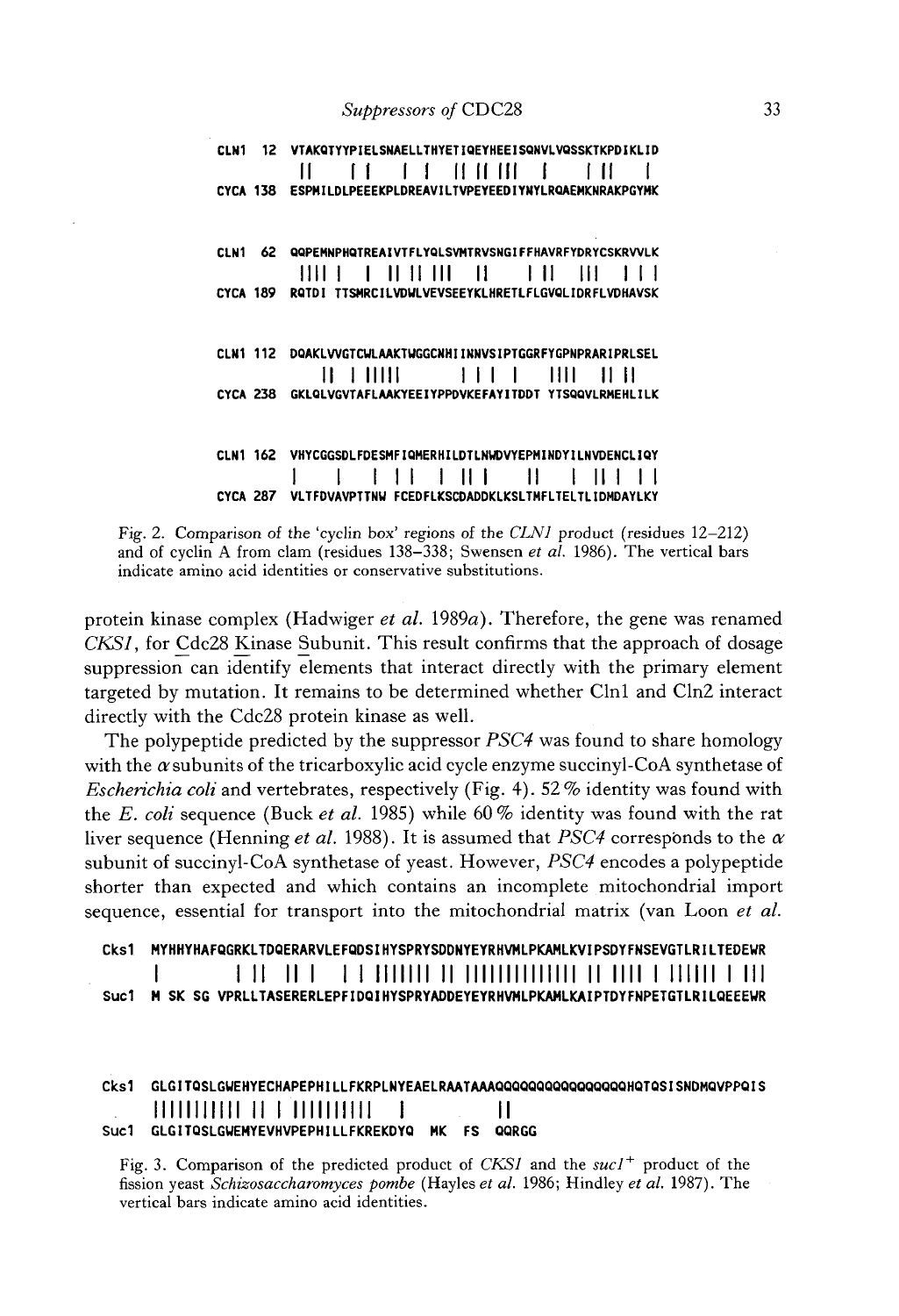| <b>SUCrl</b> | 1  | MVSGSSGLAAARLLSRTFLLQQNGIRHGSYTASRKNIYIDKNTKVICQGFTGK GTFHSQ                                                                                                                                                                                                                                                                                                                                                     |
|--------------|----|------------------------------------------------------------------------------------------------------------------------------------------------------------------------------------------------------------------------------------------------------------------------------------------------------------------------------------------------------------------------------------------------------------------|
| PSC4         |    | <b>1 1111 11111 1111</b><br>Н<br>---------styskaslkicrhfhresipydktiknlllpkdtkvifqgftgkqgtfhas                                                                                                                                                                                                                                                                                                                    |
| <b>SUCec</b> |    | <br>MSILIDKNTKVICQGFTGSQGTFHSE                                                                                                                                                                                                                                                                                                                                                                                   |
|              |    |                                                                                                                                                                                                                                                                                                                                                                                                                  |
| <b>SUCrl</b> | 60 | QALEYGTKLVGGTTPGKGGKKHLGLPVFNTVKEAKEKTGATASVIYVPPPFAAAAINEAI<br>TEET   ETER   T. F.   T.   ETER   E. F.   T.   T.   T.   T.   T.   ETER   E.   T                                                                                                                                                                                                                                                                 |
| PSC4         | 52 | isqeygtnvvggtnpkkagqthlgqpvfasvkdaiketgatasaifvpppiaaaaikesi                                                                                                                                                                                                                                                                                                                                                     |
|              |    | $\begin{array}{cccccccccccccc} \text{H1} & \text{H1} & \text{H1} & \text{H1} & \text{H1} & \text{H1} & \text{H1} & \text{H1} & \text{H1} & \text{H1} & \text{H1} & \text{H1} & \text{H1} & \text{H1} & \text{H1} & \text{H1} & \text{H1} & \text{H1} & \text{H1} & \text{H1} & \text{H1} & \text{H1} & \text{H1} & \text{H1} & \text{H1} & \text{H1} & \text{H1} & \text{H1} & \text{H1} & \text{H1} &$<br>1 I J |
| <b>SUCec</b> | 27 | QAIAYGTKMVGGVTPGKGGTTHLGLPVFNTVREAVAATGATASVIYVPAPFCKDSILEAI                                                                                                                                                                                                                                                                                                                                                     |
| $0.10 - 1$   |    | RAFTRI \RICTTFCTRAARNI B\IVIIVI TRAGVTRI TARNGRATTNRG                                                                                                                                                                                                                                                                                                                                                            |

| סאו ובט |        | UACIPLYVGIICUIPWWUMLKYKMALIKWUKIKLIUPNGPUIINPU CGKIUIMPUNINK |  |
|---------|--------|--------------------------------------------------------------|--|
|         |        |                                                              |  |
| PSC4.   | $-112$ | eaeiplavcitegipghdMLYIAEMLQTQDKTRLVGPNCPGIINPATKVRIGIQPPKIFQ |  |
|         |        |                                                              |  |
| SUCec   | 87     | DAGIKLIITITEGIPTLDMLTVKVKLDEAG VRMIGPNCPGVITPG ECKIGIQPGHIHK |  |

S. I. Reed et al.

| <b>SUCrl</b> | 179 | KGRIGIVSRSGTLTYEAVHQTTQVGLGQSLCIGIGGDPFNGTNFIDCLDVFLKDPATEGI             |
|--------------|-----|--------------------------------------------------------------------------|
|              |     | T TO THEORIAL QUE TITLE OF LUTTER I TELL TITLE TITLE                     |
| PSC4         | 172 | AGKIGIISRSGTLTYEAVQQTTKTDLGQSLVIGMGGDAFPGTDFIDALKLFLEDETTEGI             |
|              |     | HE IT HITTITIHE TITLE - HIT - T TITLE TITLE TITLE - T - T - T T T        |
| SUCec        | 145 | PGKVGIVSRSGTLTYEAVKQTTDYGFGQSTCVGIGGDPIPGSNFIDILEMFEKDPQTEAI             |
|              |     |                                                                          |
| <b>SUCri</b> | 239 | VLIGEIGGHAEENAAEFLKEHN SGPKAKPVVSFIAG ITAPPGRRMGHAGAIIAGGKG              |
|              |     |                                                                          |
| PSC4         | 232 | I ML GE I GGKAE I EAAQFL KEYNFSRSKPMPVASF I AGT VAGQMKGVRMGHSGA I VEGSGT |
|              |     |                                                                          |
| <b>SUCec</b> | 205 | VMIGEIGGSAEEEAAAYIKEHV T KPVVGYIAG VTAPKGKRMGHAGAIIAGGKG                 |

| SUCrl 296 |       | <b>GAKEKI SALQSAGVI VSMSPAQLGTCMYKEFEKRKML</b> |
|-----------|-------|------------------------------------------------|
|           |       |                                                |
| PSC4      | - 292 | DAESKKQALRDVGVAVVESPGYLGQALLDQFAKFK            |
|           |       |                                                |
| SUCec 258 |       | TADEKFAALEAAGVKTVRSLADIGEALKTVLK               |

Fig. 4. Comparison of the predicted product of the PSC4 gene and succinyl-CoA synthetase  $\alpha$  subunits from E. coli (SUCec; Buck et al. 1985) and rat liver (SUCrl; Henning et al. 1988). The vertical bars indicate amino acid identities between the Psc4 sequence and either one of the succinyl-CoA synthetases. The lower case letters and dashed line at the aminoterminal end of the Psc4 sequence indicate that the initiation codon utilized is not known and may be upstream within vector sequences. Upper case letters begin at the first in-frame methionine codon within the Psc4 sequence.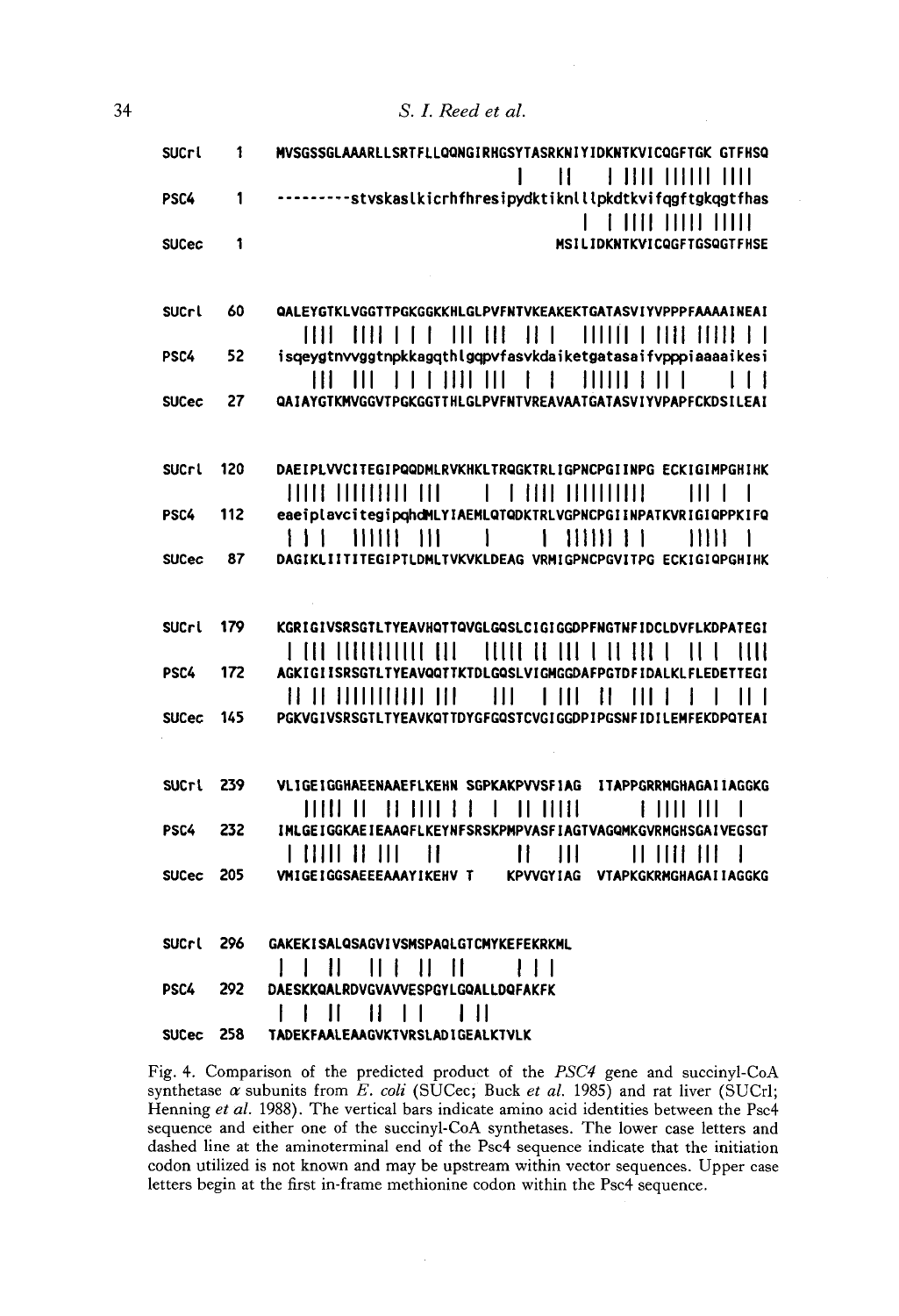1986). Isolation of a larger segment from the genomic region surrounding *PSC4* indicates, however, that the suppressor was an aminoterminally-truncated version of the gene (missing the first three codons; data not shown). It is not certain whether translation begins at an internal methionine or at a methionine encoded by vector sequences (Fig. 4). The full length gene encodes a polypeptide with all of the properties expected of succinyl-CoA synthetase, including a mitochondrial import consensus sequence (data not shown). The reason for suppression of a dominant negative mutation of *CDC28* by a truncated allele of succinyl-CoA synthetase is obscure. The  $\alpha$  subunit of succinyl-CoA synthetase has some homology to primitive protein kinases involved in prokaryotic signal transduction (Hess *et al.* 1987; Ninfa *et al.* 1988; M. Simon, personal communication) and one possible mechanism might be assumption of a novel protein kinase activity by this suppressor. On the other hand, the primary structure of the *PSC4* product reveals some homology to conserved regions of the Cdc28 polypeptide which may be targets of negative regulation (data not shown). Thus *PSC4* may suppress by titrating a negative regulatory element. It is noteworthy that the full length gene does not suppress as effectively as the truncated allele. The reason may be that cytoplasmic accumulation, caused by removal of mitochondrial import sequences of the truncated allele, may be important for suppression. Alternatively, truncation, especially if initiation of translation occurs at the first internal methionine, may lead to a protein with drastically altered properties.

# *Mutant phenotypes associated with dosage suppressor genes*

Insertional mutation of either *CLN1* or *CLN2* conferred no obvious phenotypes. However, the double mutant, although viable, showed impaired growth and severe morphological phenotypes. Mutant cells are abnormally large and mis-shapen, indicative of a cell division cycle defect. The interaction of *clnl* and *cln2* mutations is consistent with the notion, based on sequence homology, that the *CLN1* and *CLN2* products provide overlapping or identical functions. The non-lethal phenotype conferred by the double mutant suggests that another gene product is able to provide cyclin function in *S. cerevisiae.* A potential candidate is the product of a gene known alternately as *DAF1* (Cross, 1988) or *WHI1* (Sudbery *et al.* 1980; Nash *et al.* 1988). Mutations in this gene confer dominant cell cycle advance phenotypes, suggesting that the product is rate-limiting for cell cycle progression. The *DAF1 /WHI1* product is a cyclin-like protein with only minimal structural homology to the *CLN1* and *CLN2* products. However, mutations in *CLN1* and *CLN2* confer similar dominant mutations to *DAF1 /WHI1* mutations (Hadwiger *et al.* 19896; unpublished observations), suggesting that all three gene products may be functionally homologous.

Insertional mutation of the *CKS1* gene is lethal (Hadwiger *et al.* 1989a). Such mutants can be propagated by providing the wild-type gene on a plasmid. When such a plasmid is mitotically unstable, segregation of the wild-type gene with high frequency gives rise to a population cells showing a cell division cycle phenotype characteristic of cells arrested in  $G_1$  (Hadwiger *et al.* 1989*a*). Thus, it appears that the *CKS1* product is essential for  $G_1$  functions of the Cdc28 protein kinase. This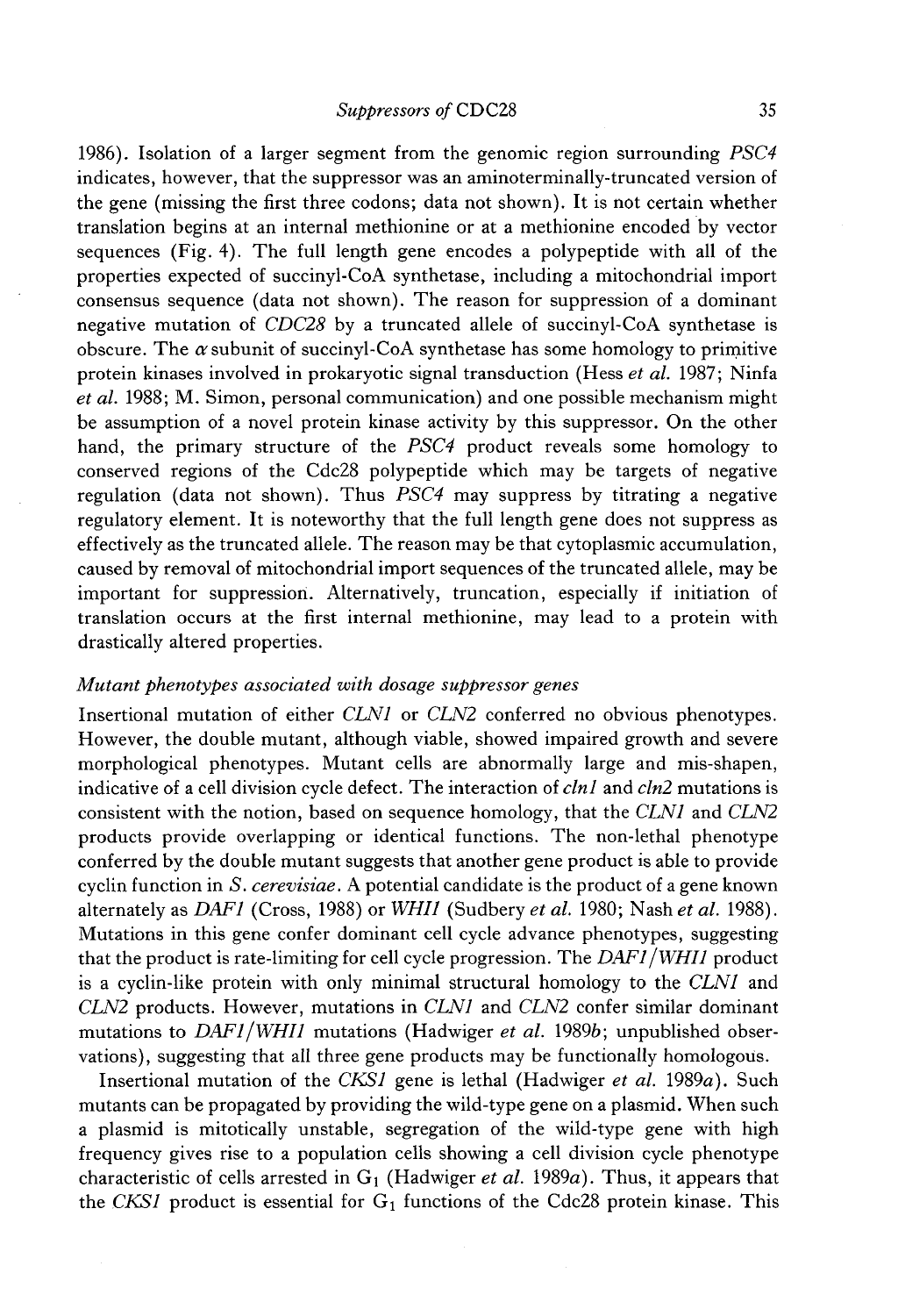observation is in contrast with the suggestion that the  $suc1^+$  product of S. *pombe* is an inhibitor of the cdc2 protein kinase (P. Nurse, personal communication).

Insertional mutation of *PSC4* conferred no cell cycle phenotype. Nor were any respiratory defects observed in mutant cells, as expected for elimination of a tricarboxylic acid cycle enzyme. We conclude that multiple genes must encode the  $\alpha$ subunit of succinyl-CoA synthetase and that elimination of one is not sufficient to confer a respiratory phenotype. The observation that labelled *PSC4* DNA reacts with a heterologous sequence on low-stringency blots of genomic yeast DNA (Southern, 1974) is consistent with this.

C.W. acknowledges a postdoctoral fellowship from the Research Institute of Scripps Clinic. This work was supported by United States Public Health Service Grant GM38328 awarded to S.I.R. S.I.R. also acknowledges the support of American Cancer Society Faculty Research Award FRA-248.

#### **References**

- ARION, D., MEUER, L., BRIZUELA, L. AND BEACH, D. (1988). *cdc2* is a component of the M phasespecific histone H1 kinase: evidence for identity with MPF. *Cell* 55, 371-378.
- BRIZUELA, L., DRAETTA, G. AND BEACH, D.  $(1987)$ . pl<sup>3sucl</sup> acts in the fission yeast cell division cycle as a component of the p34cdc2 protein kinase. *EMBO J.* 6, 3507-3514.
- BROACH, J. R., STRATHERN, J. M. AND HICKS, J. B. (1979). Transformation in yeast: development of a hybrid cloning vector and isolation of the *CAN1* gene. *Gene* 8, 121-133.
- BUCK, D., SPENCER, M. E. AND GUEST, J. R. (1985). Primary structure of the succinyl-CoA synthetase of *Escherichia coli. Biochemistry* 24, 6245-6252.
- CROSS, F. (1988). *DAF1*, a mutant gene affecting size control, pheromone arrest, and cell cycle kinetics of *Saccharomyces cerevisiae. Molec. cell. Biol.* 8, 4675-4684.
- DRAETTA, G. AND BEACH, D. (1988). Activation of the cdc2 protein kinase during mitosis in human cells: cell cycle-dependent phosphorylation and subunit rearrangement. *Cell* 54, 17-26.
- DUNPHY, W. G., BRIZUELA, L., BEACH, D. AND NEWPORT, J. (1988). The *Xenopus cdc2* protein is a component of MPF, a cytoplasmic regulator of mitosis. *Cell* 54, 423-431.
- EVANS, T., ROSENTHAL, E. T., YOUNGBLOOM, J., DISTEL, D. AND HUNT, T. (1983). Cyclin: A protein specified by maternal mRNA in sea urchin eggs that is destroyed at each cleavage division. *Cell* 34, 389-396.
- GAUTIER, J., NORBURY, C. J., LOHKA, M., NURSE, P. AND MALLER, J. (1988). Purified maturation-promoting factor contains the product of a *Xenopus* homolog of the fission yeast cell cycle control gene *cdc2+. Cell* 54, 433-439.
- HADWIGER, J. A., WITTENBERG, C., MENDENHALL, M. D. AND REED, S. I. (1989a). The *Saccharomyces cerevisiae CKS1* gene, a homolog of the *Schizosaccharomyces pombe sucl +* gene, encodes a subunit of the Cdc28 protein kinase complex. *Molec. cell. Biol.* 9, 2034-2041.
- HADWIGER, J. A., WITTENBERG, C., RICHARDSON, H. E., DE BARROS LOPES, M. AND REED, S. I. (1989b). A novel family of cyclin homologs that control  $G_1$  in yeast. *Proc. natn. Acad. Sci. U.S.A.* 86, 6255-6259.
- HARTWELL, L. H., CULOTTI, J., PRINGLE, J. AND REID, B. (1974). Genetic control of the cell division cycle in yeast. *Science* 183, 46-51.
- HAYLES, J., AVES, S. AND NURSE, P. (1986). *sucl<sup>+</sup>* is an essential gene involved in both the cell cycle and growth in fission yeast. *EMBO J.* 5, 3373-3379.
- HENNING, W. D., UPTON, C., MCFADDEN, G., MAJUMDAR, R. AND BRIDGER, W. A. (1988). Cloning and sequencing of the cytoplasmic precursor to the  $\alpha$  subunit of rat liver mitochondrial succinyl-CoA synthetase. *Proc. natn. Acad. Sci. U.S.A.* 85, 1432-1436.
- HESS, J. F., OOSAWA, K., MATSUMURA, P. AND SIMON, M. I. (1987). Protein phosphorylation is involved in bacterial chemotaxis. *Proc. natn. Acad. Sci. U.S.A.* 84, 7609-7613.
- HINDLEY, J., PHEAR, G. A., STEIN, M. AND BEACH, D. (1987). *sucl<sup>+</sup>* encodes a predicted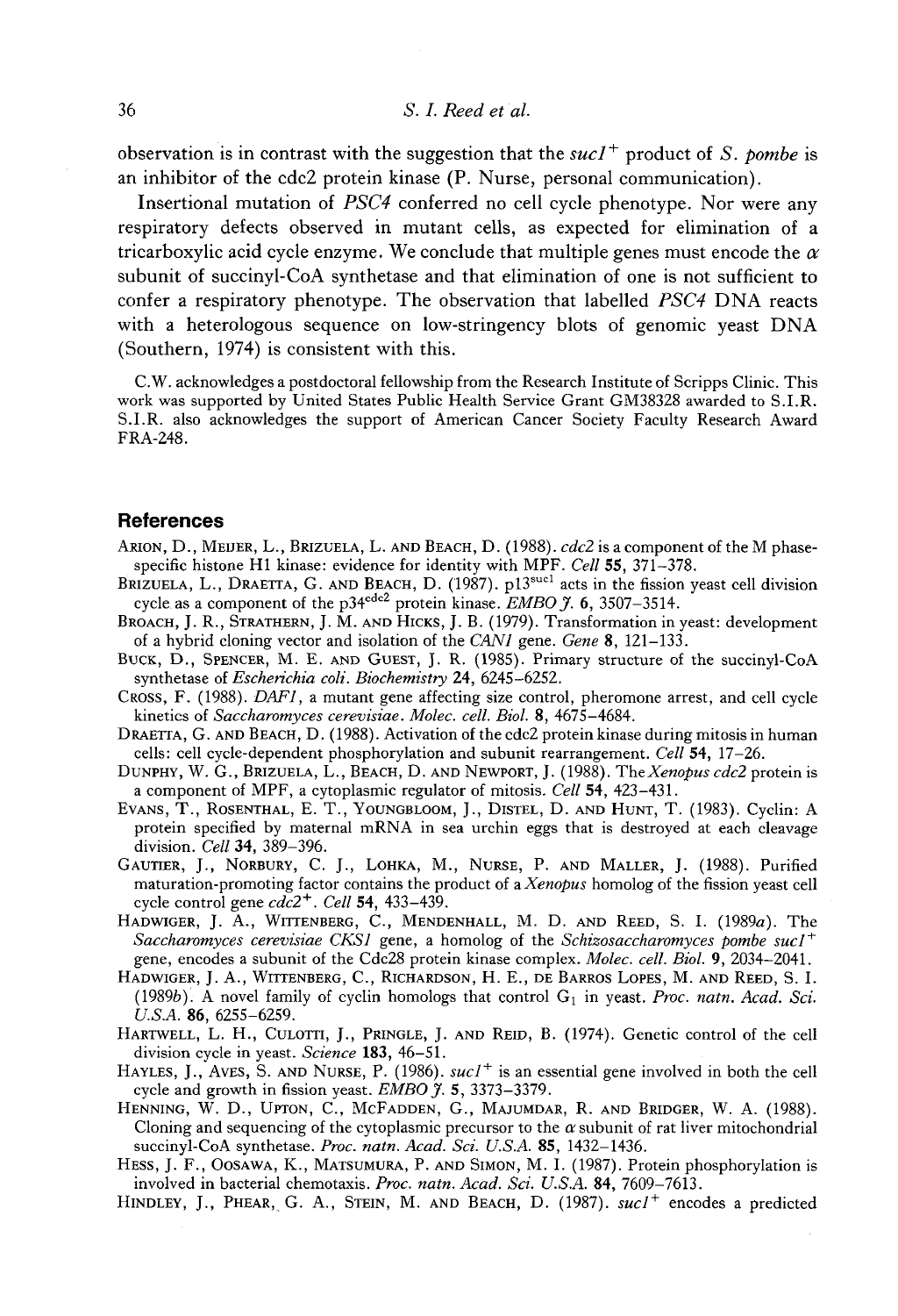13-kilodalton protein that is essential for cell viability and directly involved in the division cycle of *Schizosaccharomyces pombe. Molec. cell. Biol.* 7, 504-511.

- HINNEN, A., HICKS, J. B. AND FINK, G. R. (1978). Transformation of Yeast. *Proc. natn. Acad. Sci. U.SA.* 75, 1929-1933.
- LABBÉ, J. C., LEE, M. G., NURSE, P., PICARD, A. AND DORÉE, M. (1988). Activation at M-phase of a protein kinase encoded by a starfish homologue of the cell cycle control gene *cdc2 +. Nature, Land.* 335, 251-254.
- LEE, M. G. AND NURSE, P. (1987). Complementation used to clone a human homologue of the fission yeast cell cycle control gene *cdc2* from humans. *Nature, Lond.* 292, 558-560.
- LÖRINCZ, A. T. AND REED, S. I. (1984). Primary structure homology between the product of yeast cell division control gene *CDC28* and vertebrate oncogenes. *Nature, Lond.* 307, 183-185.
- MENDENHALL, M. D., JONES, C. A. AND REED, S. I. (1987). Dual regulation of the yeast Cdc28 protein kinase: cell cycle, pheromone, and nutrient limitation effects. *Cell* 50, 927-935.
- MENDENHALL, M. D., RICHARDSON, H. E. AND REED, S. I. (1988). Dominant negative protein kinase mutations that confer a G<sub>1</sub> arrest phenotype. Proc. natn. Acad. Sci. U.S.A. 85, 4426-4430.
- MORTIMER, R. AND HAWTHORNE, D. (1969). Yeast genetics. In *The Yeasts*, vol. 1 (ed. A. H. Rose and J. S. Harrison), pp. 385-460. New York: Academic Press.
- NASH, R., TOKIWA, G., ANAND, S., ERICKSON, K. AND FUTCHER, A. B. (1988). The *WHI1<sup>+</sup>* gene of *Saccharomyces cerevisiae* tethers cell division to cell size and is a cyclin homolog. *EMBOJ.* 7, 4335-4346.
- NASMYTH, K. A. AND TATCHELL, K. (1980). The structure of transposable yeast mating type loci. *Cell* 19, 753-764.
- NINFA, A. J., NINFA, E. G., LUPAS, A. N., STOCK, A., MAGASANIK, B. AND STOCK, J. (1988). *Proc. natn. Acad. Sci. U.S.A.* 85, 5492-5496.
- NURSE, P., THURIAUX, P. AND NASMYTH, K. (1976). Genetic control of the division cycle of the fission yeast *Schizosaccharomyces pombe. Molec. gen. Genet.* 146, 167-178.
- REED, S. I. (1980). The selection of S. *cerevisiae* mutants defective in the START event of cell division. *Genetics* 95, 561-577. '
- REED, S. I., HADWIGER, J. A. AND LÖRINCZ, A. T. (1985). Protein kinase activity associated with the product of the yeast cell division cycle gene *CDC28. Proc. natn. Acad. Sci. U.S.A.* 82, 4055-4059.
- ROSENTHAL, E. T., HUNT, T. AND RUDERMAN, J. V. (1980). Selective translation of mRNA controls the pattern of protein synthesis during early development of the surf clam, *Spisula solidissima. Cell* 20, 487-494.
- ROTHSTEIN, R. J. (1983). One-step gene disruption in yeast. *Meth. Enzym.* 101, 202-211.
- SANGER, F., NICKLEN, S. AND COULSON, A. R. (1977). DNA sequencing with chain-terminating inhibitors. *Proc. natn. Acad. Sci. U.S.A.* 74, 5463-5467.
- SIMANIS, V. AND NURSE, P. (1986). The cell cycle control gene  $cdc2^+$  of fission yeast encodes a protein kinase potentially regulated by phosphorylation. *Cell* 45, 261-268.
- SOUTHERN, E. M. (1975). Detection of specific sequences among DNA fragments separated by gel electrophoresis.  $J.$  molec. Biol. 98, 503-517.
- SUDBERY, P. E., GOODEY, A. R. AND CARTER, B. L. A. (1980). Genes which control cell proliferation in *Saccharomyces cerevisiae. Nature, Lond.* 288, 401-404.
- SWENSON, K. I., FARRELL, K. M. AND RUDERMAN, J. V. (1986). The clam embryo protein cyclin A induces entry into M phase and the resumption of meiosis in *Xenopus* oocytes. *Cell* 47, 861-870.
- VAN LOON, A. P. G. M., BRANDLI, A. W. AND SCHATZ, G. (1986). The presequences of two imported mitochondrial proteins contain information for intracellular and intramitochondrial sorting. *Cell* 44, 801-812.
- WITTENBERG, C. AND REED, S. I. (1988). Control of the yeast cell cycle is associated with assembly/disassembly of the Cdc28 protein kinase complex. *Cell* 54, 1061-1072.